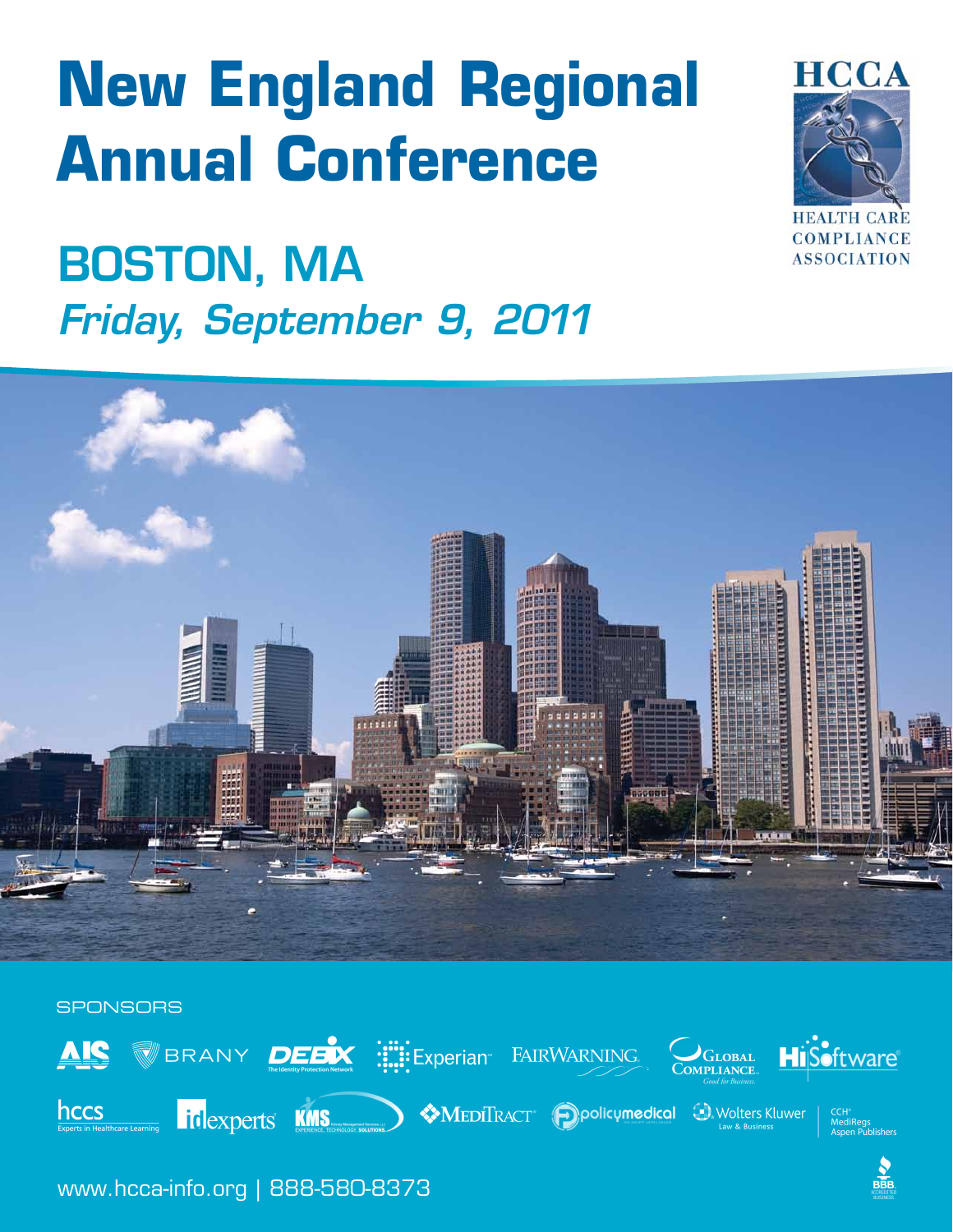## **Agenda**

#### Join Us for a Pre-Conference Dinner on Thursday, September 8

Bertucci's, 475 Winter St, Waltham, MA (Exit 27B off of I-95/Route 128) Gather for drinks from 6:00-7:00 pm.<br>Sit down for dinner orders at 7:00 pm.

#### **8:25–8:30 am Welcome and Announcements**

#### Program Co-Chairs



#### *Steve Friedman, MBA*

Compliance and Privacy Officer, Tufts Health Plan

*Larry Vernaglia, JD, MPH* Partner and Chair, Health Care Industry Team, Foley & Lardner LLP

#### **8:30–10:00 am**

#### **PPACA, 1½ Years Later**



*Tom Barker* Partner, Foley Hoag LLP

*Tim Cleary* Compliance & Privacy Officer, Greenwich Hospital at Yale New Haven Health System



#### *Kim Brandt*

Healthcare Investigative Counsel, Committee on Finance, United States Senate

Perspectives and insights from a panel of healthcare experts including government representatives, a healthcare attorney, and a compliance officer. This session will focus on key fraud & abuse topics from the Patient Protection and Accountable Care Act including:

- Mandatory Compliance Programs
- • Refund of Overpayments
- RAC Expansion
- Stark Self Referral Disclosure Protocol

**10:00–10:15 am Break**

#### **10:15–11:30 am**

#### **Taking the Mystery Out of Internal Investigations**



*Karen Murray* Vice President, Chief Compliance Officer, Steward Health Care System



• Best practices for planning and conducting internal investigations

Partner and Chair, Health Care Industry Team,

*Larry Vernaglia, JD, MPH*

Foley & Lardner LLP

Explore various case studies of situations brought to the attention of the compliance office

### **11:30–12:30 pm**

#### **ICD-10 Readiness**

*Robert Freedman*

#### **Moderator**



Director of Business Development, Hayes Management Consulting



*Cynthia Trapp* Director of Professional Coding, Lahey Clinic

#### *Patrice DeVoe*

Director of ICD-10 Implementation and Infrastructure Initiatives, Tufts Health Plan

#### *Linda Howrey, JD*

Principle Compliance Consultant, Hayes Management Consulting

The U.S. healthcare industry braces for the implementation of ICD-10 in October 2013, focused primarily on information system readiness and the retraining of coders. But will your organization be ready for the compliance challenges presented by the new level of documentation specificity required of practitioners? A panel of experts from a large group practice, a commercial payor, and a consulting firm will address the compliance aspects of ICD-10 and outline an action plan to move your organization forward.

- ICD-10 compliance risks
- How to conduct an ICD-10 gap analysis
- • Best practices for ICD-10 education
- • Tools to track and report progress

#### **12:30–1:30 pm**

#### **Alphabet Soup of Government Auditors (lunch provided)**

#### *Don Romano*

Partner, Foley Lardner (former Division Director of Technical Payment Policy at CMS)

- • Look at all the acronyms and auditors and describe what they do
- How they impact different areas of industry (providers, plans, etc.).

#### **1:30–2:30 pm Social Media Compliance and Privacy Issues**



*David C. Harlow* Principal, The Harlow Group LLC

- • Understand how healthcare entities can and do use social media
- Identify compliance and privacy risks related to social media and relevant controls

**2:30–2:45 pm Break**

#### **2:45–3:45 pm The Government's View of Crime and Enforcement in the Health Care Industry: A Conversation with the Prosecutors**

#### Moderator



*Robert Hussar, CHC* Sr. Manager, Deloitte Financial Advisory Services

#### Panel



#### *Carmen Ortiz*

U.S. Attorney for Massachusetts

### *Robert Trusiak*

Western NY Assistant U.S. Attorney (Affirmative Civil Enforcement)

Hear two distinguished Federal prosecutors with different views of the health care industry offer comments to the compliance community. Carmen Ortiz is the US Attorney in Boston. Her office has overseen the nation's most prominent health care fraud and false claims act prosecutions, returning billions of dollars to Federal and state coffers. Robert Trusiak, an Assistant US Attorney and leading health fraud prosecutor, has championed national initiatives targeting the provider community. From the trenches to the chief administrative position in the prosecutors' offices, these perspectives will offer great insights into the government's views on the role of compliance and threats to the industry.

#### **3:45 pm Brief Closing Remarks/ Conference Adjourns**

**No audio or video recording of HCCA Conferences is allowed.**

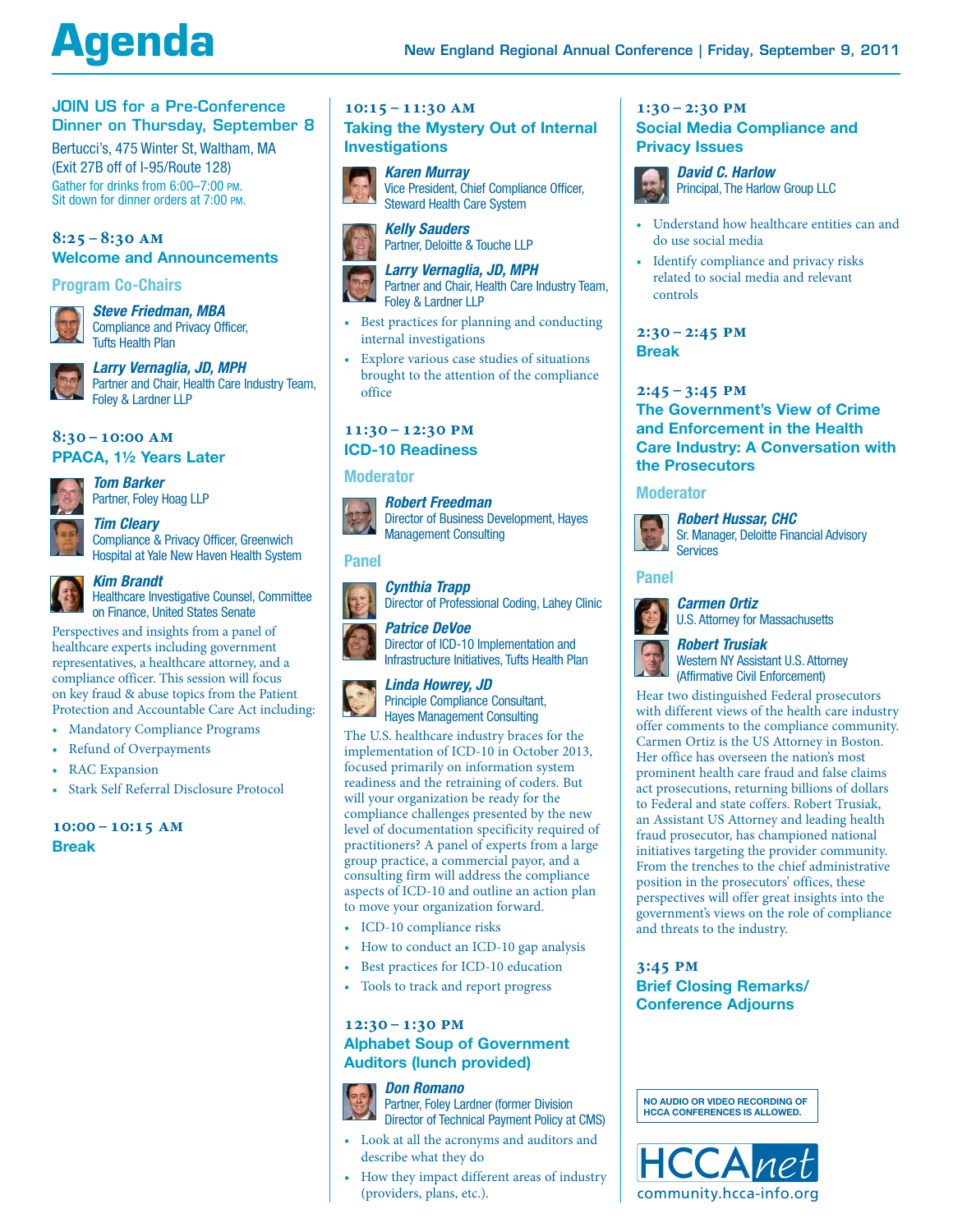### Registration New England Regional Annual Conference Thotel & Conference Location

New England Regional Annual Conference

| OMr. OMrs. OMs. ODr.  |      |     |                  |     |  |  |  |
|-----------------------|------|-----|------------------|-----|--|--|--|
| <b>HCCA Member ID</b> |      |     |                  |     |  |  |  |
| <b>First Name</b>     | M.I. |     | <b>Last Name</b> |     |  |  |  |
| <b>Credentials</b>    |      |     |                  |     |  |  |  |
| Title                 |      |     |                  |     |  |  |  |
| Organization          |      |     |                  |     |  |  |  |
| <b>Street Address</b> |      |     |                  |     |  |  |  |
| <b>City</b>           |      |     | <b>State</b>     | Zip |  |  |  |
| <b>Telephone</b>      |      | Fax |                  |     |  |  |  |

E-mail (required for e-mail confirmation)

#### Conference Fees

| □ HCCA Members.                                                                                           | \$175 |
|-----------------------------------------------------------------------------------------------------------|-------|
|                                                                                                           | \$220 |
|                                                                                                           | \$25  |
| Join HCCA and SAVE \$95 off your first year of dues!<br>Annual dues are normally \$295. New members only. | \$375 |
|                                                                                                           | \$470 |

 $\Box$  I plan to attend the dinner on Thursday (Cost of dinner and drinks not included in registration fee) or more will receive \$25 off his/her registration fee. Please complete a registration form for each attendee and fax or mail them in simultaneously. Conference Material HCCA conference attendees will NOT automatically receive conference binders containing speaker presentations. Attendees will receive electronic access to speaker presentations prior to the conference. If you would like to purchase the binder for \$25, please check

Group Discount Each individual in a group of three

"Conference Binder" at left.

#### Payment

 $\Box$  Check enclosed: mail to HCCA, 6500 Barrie Road, Suite 250, Minneapolis, MN 55435

TOTAL \$

 $\Box$  Invoice me | Purchase Order #

- $\Box$  I authorize HCCA to charge my credit card (choose below):
- $\circ$  AmericanExpress  $\circ$  Diners Club  $\circ$  MasterCard  $\circ$  Visa

Credit Card Account Number

Credit Card Expiration Date

Cardholder's Name (please print)

#### Cardholder's Signature

### Please fax your completed registration form to 952-988-0146, or visit www.hcca-info.org to register online.



Make checks payable to HCCA *(Federal Tax ID No. 23-2882664)*

#### CANCELLATIONS/SUBSTITUTIONS:

No refunds will be given for "no-shows" or cancellations. You may send a substitute or receive a credit toward another conference. If you have questions, please call HCCA at 888-580-8373. Additional charges may apply. Cancellation by telephone is NOT valid. Please fax written cancellations to 952-988-0146 or e-mail helpteam@hcca-info.org.

#### **COMPLIANCE** AREA0111 **ASSOCIATION**

Marriott Boston Newton 2345 Commonwealth Ave, Newton, MA

A special rate of \$159.00 (plus tax) per night has been arranged for the conference. Please note that the room block may sell out prior to the hotel cut-off date. Make your reservations directly with the hotel at 1-800-228-9290 by August 26, 2011. Mention the Health Care Compliance Association for the special rate.

### Continuing Education Credits

AAPC: This program has the prior approval of the American Academy of Professional Coders (AAPC) for 7.0 continuing education hours. Granting of prior approval in no way constitutes endorsement by AAPC of the program content or the program sponsor.

ACHE: The Health Care Compliance Association is authorized to award 7.0 hours of pre-approved Category II (non-ACHE) continuing education credit for this program toward advancement, or recertification in the America College of Healthcare Executives. Participants in this program wishing to have the continuing education hours applied toward Category II credit should indicate on their attendance when submitting application to the American College of Healthcare Executives for advancement or recertification.

AHIMA: This program has been approved for 6.0 continuing education units (CEUs) for use in fulfilling the continuing education requirements of the American Health Information Management Association (AHIMA). Granting prior approval from AHIMA does not constitute endorsement of the program content or its program sponsor.

Nursing Credit: The Health Care Compliance Association is preapproved by the California Board of Registered Nursing, Provider Number CEP 12990, for a maximum of 8.1 contact hour(s). The following states will *not accept* CA Board of Nursing contact hours: Delaware, Florida, New Jersey and Utah. Massachusetts and Mississippi nurses may submit CA Board of Nursing contact hours to their state board, but approval will depend on review by the board. Please contact the Accreditation Department at ccb@hcca-info.org with any questions you may have. Oncology Nurses who are certified by ONCC may request CA Nursing Credit (check box or indicate "Nursing" on the CEU form).

CLE: The Health Care Compliance Association/Society of Corporate Compliance and Ethics is a State Bar of California Approved MCLE provider, a Rhode Island Accredited Provider, and a Texas Accredited Sponsor. An approximate maximum of 6.75 clock hours of CLE credit will be available to attendees of this conference. All CLE credits will be awarded based on individual attendance.

NASBA/CPE: The Health Care Compliance Association is registered with the National Association of State Boards of Accountancy (NASBA) as a sponsor of continuing professional education on the National Registry of CPE sponsors, Sponsor Identification No: 105638. State boards of accountancy have final authority on the acceptance of individual courses for CPE credit and may not accept one-half credits. To verify if your state board of accountancy has adopted one-half credits, please visit our website at www.hcca-info.org/accountancycredits. Complaints regarding registered sponsors may be addressed to the National Registry of CPE Sponsors, 150 Fourth Avenue North, Suite 700, Nashville, TN 37219-2417. Website: www.nasba.org. A recommended maximum of 8.0 credits based on a 50-minute hour will be granted for the entire learning activity. This program addresses topics that are of a current concern in the compliance environment. This is an update, group-live activity. For more information regarding administrative policies such as complaints or refunds, call the HCCA at 888-580-8373 or 952-988-0141.

RACC: Attendees seeking CRA credits through the Research Administrators Certification Council (RACC) may request a certificate of attendance from HCCA by completing an Application for Continuing Education and indicating RACC/CRA on the form. A certificate of attendance along with a complete brochure should be submitted to RACC at the end of each individual's RACC renewal period. The Research Administrators Certification Council (RACC) promotes the concept of voluntary certification by examination for all research and sponsored programs administrators. Certification in research and sponsored programs administration is highly valued and provides formal recognition of basic knowledge in the field.

Health Care Compliance Association 6500 Barrie Road, Suite 250, Minneapolis, MN 55435 888-580-8373 (p) | 952-988-0146 (f) www.hcca-info.org | helpteam@hcca-info.org